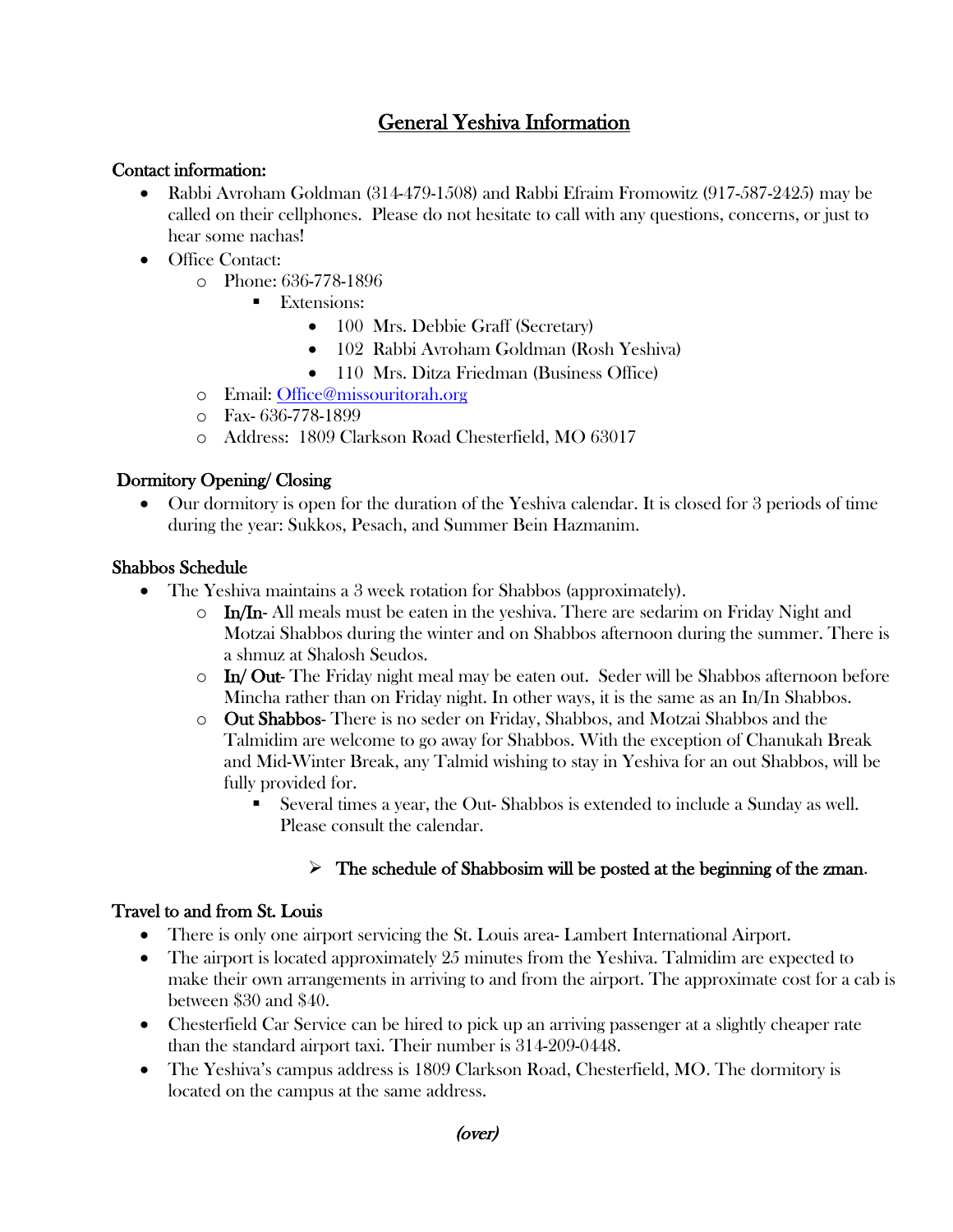## Cars and Transportation

- Talmidim are permitted to have their own cars. The Talmidim must comply with the guidelines and rules governing car use which will be communicated by the Hanhalla. Please note that transport of any High School student requires specific permission from the High School Administration.
- The Beis Medresh Talmidim are not permitted to drive the Yeshiva's vehicles.

### **Laundry**

- The Yeshiva will have coin-operated laundry machines available for use.
- There is a dry-cleaning service which picks up from and drops off at the Yeshiva.

### Dormitory/ Packing suggestions

- Each Talmid is expected to provide their own linen.
- St. Louis has 4 distinct seasons. During the warmer months, temperatures range from 65-95 degrees and in the colder months, temperatures range from 20-50 degrees. The climate is like that of New York; however, there is less snow than New York.
- Talmidim are expected to dress as Bnei Torah, with full, button-down conservative dress shirts, dress slacks, and dress shoes (with backs). Hats and Jackets are required for davening.

### Exercise/ Recreation

- Exercise and recreational activity are encouraged, and appropriate clothing should be brought.
- The Yeshiva has an indoor gym and fitness center on campus.
- The area surrounding the Yeshiva is park-like and appropriate for jogging/ biking.
- Talmidim are welcome to bring musical instruments.
- Anyone wishing to subscribe to a "heimish" magazine or periodical (Ami, Mishpacha, Zman, Yated, Hamodia) may do so without prior consent from the Hanhalla. All other subscriptions must receive advance permission from the Hanhalla and are subject to review before being allowed in the dormitory.
- See additional enclosure for information regarding our general media policy

#### Personal Conduct

- The Yeshiva expects each Talmid to uphold the high standards of personal conduct of a true Ben Torah. This is important not only for personal growth, but also because our Talmidim serve as role models for our High School Students as well as to the community at large.
- In keeping with this, the Yeshiva policy **does not allow** ANY SMOKING OR CONSUMPTION OF ALCOHOLIC BEVERAGES AT ANY TIME. Failure to comply with this policy will be taken very seriously.